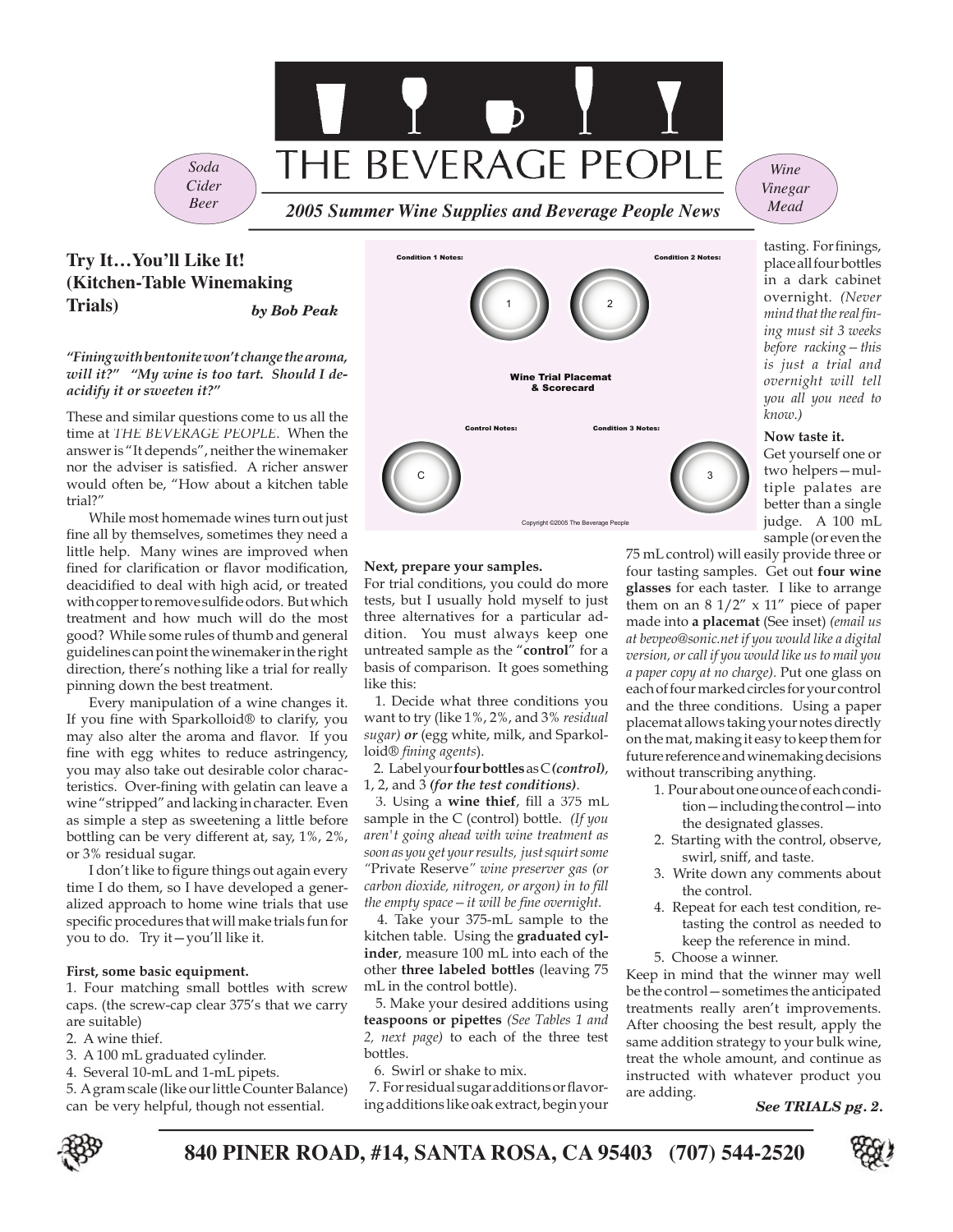## *TRIALS cont. from page 1.*

Here are some simple recommendations for how much material to add to a 100-mL wine trial sample. (For the mathematically inclined, since 100 mL represents 0.005 part of 20 liters, we are looking for about 0.005 of the usual 5-gallon treatment dose.)

### **Table 1, Solid Materials:**

|             | Recommended             |                    | Same Dose       |
|-------------|-------------------------|--------------------|-----------------|
| Material    | Trial Amount in 100 mL  | <b>Trial Grams</b> | in 5 Gallons    |
| Polyclar    | $1/16$ teaspoon         | 0.08               | 16 grams        |
| Sparkolloid | (See Note A, below)     | 0.021              | 4.2 grams       |
| Isinglass   | (Note B)                | 0.024              | 0.83 Tablespoon |
| Corn Sugar  | $1/4$ teaspoon (Note C) | 0.8                | 160 grams       |
| Gelatin     | (Note D)                | 0.05               | $0.35$ ounce    |
| Cane Sugar  | $1/4$ Teaspoon (Note C) | 1.25               | 250 grams       |
| Bentonite   | (Note A)                | 0.07               | 14 grams        |

*Note A*: Mix 1/2 teaspoon of the powder into 1/2 cup of water (for Sparkolloid, simmer 15 minutes). While stirring, scoop out 1/2 teaspoon for each 100 mL trial sample. *Note B*: Soak 1/2 tsp. in 1/2 cup water with a few grains of citric acid for 30 minutes. Stir and add 1/2 tsp. to the 100-mL trial sample.

*Note C*: For about 1% residual sugar. Multiply as needed for 2%, 3%, etc. *Note D*: Dissolve  $1/2$  teaspoon in  $1/2$  cup hot water. Let sit for 10 minutes. Stir this mixture and take 1/2 teaspoon of it for each 100 mL trial.

#### **Table 2, Liquid Materials:**

| Material                                    | Trial mL in 100 mL | Teaspoon Equivalent | Amount for 5 gallons |
|---------------------------------------------|--------------------|---------------------|----------------------|
| Grape Concentrate ( <i>Note 1</i> ) 1.5 mL  |                    | $1/4$ teaspoon      | $300 \text{ mL}$     |
| Wine Conditioner (Note 1) 1.5 mL            |                    | $1/4$ teaspoon      | $300 \text{ mL}$     |
| Oak Extract (Note 1)                        | $1 \text{ mL}$     | $1/4$ teaspoon      | $200$ mL             |
| Copper Sulfate 1% ( <i>Note 2</i> ) 0.02 mL |                    | (Note 2)            | $4 \text{ mL}$       |
| Egg Whites (Note 3)                         |                    | (Note 3)            | $1/2$ egg white      |

*Note 1*: For about 1% concentration. Multiply for other trials at 2%, 3%, etc.

*Note 2*: Place  $1/4$  teaspoon (or 1.0 mL) in a graduated cylinder and dilute with distilled water to 50 mL. Pour this into a small beaker or a glass and use 1/4 teaspoon (or 1.0 mL) in the 100 mL trial addition.

*Note 3*: Beat one egg white until frothy. Mix in 2 cups of distilled water, beat, and use 1/4 teaspoon (or 1.2 mL) in the 100 mL trial.

To deal with other materials or concentrations, you can do your own calculations. The conversions in Table 3 and Table 4, below, may help.

#### **Table 3, Teaspoon Equivalents**

For 1 Tablespoon of material that weighs "x" grams (or a liquid where 1 Tablespoon is 15 mL):

1 teaspoon =  $(x \div 3)$  grams or 5 mL

| $1/2$ tsp. = $(x \div 6)$ grams or 2.5 mL  |
|--------------------------------------------|
| $1/4$ tsp. = $(x \div 12)$ grams or 1.2 mL |

|  |  |  | $1/8$ tsp. = (x ÷ 24) grams or 0.6 mL |  |  |
|--|--|--|---------------------------------------|--|--|

1/16 tsp. (use about 1/2 of a 1/8 tsp.

Measure) =  $(x \div 48)$  grams or 0.3 mL If you don't have a gram scale to measure the first Tablespoonful, Table 4 has some approximate weights of common addition materials. Keep in mind, however, that apparent densities of solid materials ("fluffiness" or compactness) can vary from lot to lot.

## **Table 4, Tablespoon Weights for Common Addition Products**

| Material     | <b>Grams in One</b> |  |  |
|--------------|---------------------|--|--|
|              | <b>Tablespoon</b>   |  |  |
| Polyclar*    | 3.6                 |  |  |
| Sparkolloid* | 5.0                 |  |  |
| Isinglass    | 5.8                 |  |  |
| Corn Sugar   | 10                  |  |  |
| Gelatin      | 12                  |  |  |
| Cane Sugar   | 15                  |  |  |
| Bentonite    | 17                  |  |  |

\* "Fluffy" materials are gently compacted in a level Tablespoon. All other materials are shaken level in the spoon.

For example, if you wanted 0.5 grams of gelatin, you could measure 1/8 teaspoon with a measuring spoon for 12÷24=0.5 grams.

## *Here are some real - life examples of recent "kitchen table trials."*

## **Sweetening a Rosé**

We had intended to stop the fermentation of a Rosé of Petite Sirah with one or two brix left to make a refreshing, off-dry summer picnic wine. However, the fermentation ran away from us and the wine went completely dry. It was a little too tart that way, so we decided to try 1%, 2%, and 3% sugar (from *Wine Conditioner* syrup) to choose the best sweetness.

 Since that syrup is about 2/3 sugar by weight, it takes about  $1 \frac{1}{2}$  mL to be a gram of sugar. So, for our three conditions, we added 1 1/2 mL, 3 mL, and 4 1/2 mL to the three 100-mL portions of wine. After mixing, I poured samples for my wife, Marty White; my brother, John Peak; and myself. We did this in the morning, when most palates are at their most sensitive. We all found the 1% level to be pleasantly sweet, but still very crisp—a very nice dinner rosé level. The 2% level was not good at all—it just made the wine taste bland and a bit sweet. We expected 3% to be worse still, but it wasn't. It moved over into clearly sweet, but was very fruity and much better than 2%. We decided to go with the crisper 1% level because we intend to drink it as a dinner wine, but the 3% would have been nice as just a sipping wine. The trial certainly showed that just guessing could be greatly improved by comparative tasting with its surprising results.

## **Fining Chardonnay**

After barrel fermenting, several months of aging, and two rackings, our 2004 Chardonnay exhibited a slightly grayish color and some fine cloudiness that wasn't settling out. We decided to try *Sparkolloid* (a great all-purpose wine clarifier) for *condition #1*, *Polyclar* (PVPP—well known for removing "browning" and other oxidation products) for #2, and the two of them together for our third condition.

 This one was a bit trickier because the *Sparkolloid* is a hot-activated fining agent. The recommended use level is simmering 5 to 7 grams in 1 to 2 cups of water for 15 minutes to treat 5 gallons. So, how to treat 100 mL? Five gallons is about 19 liters, but I rounded off to 20 liters to simplify my math. Five grams in 20 liters is 5grams/20,000 mL. Twenty thousand divided by 100 is 200. So we need 5/200 or 0.025 grams in 100 mL. Now, that is way too small an amount to simmer and measure. So instead, we do what a laboratory calls a "serial dilution." First, we put about 1 gram (use 1/2 teaspoon, which is close enough) in 100 mL (about 1/2 cup) of water and simmer it for the 15 minutes. Then, we have a slurry in a small pot containing 1 gram, and we want 0.025 grams (or 1/40 of a gram) in each treatment. For 1/40 of the 100-mL mixture, we need  $100 \div 40$ , or 2.5 mL of the mix. Now, we could use a pipet, except that we need to rapidly stir the slurry and get a reasonable amount of the solid